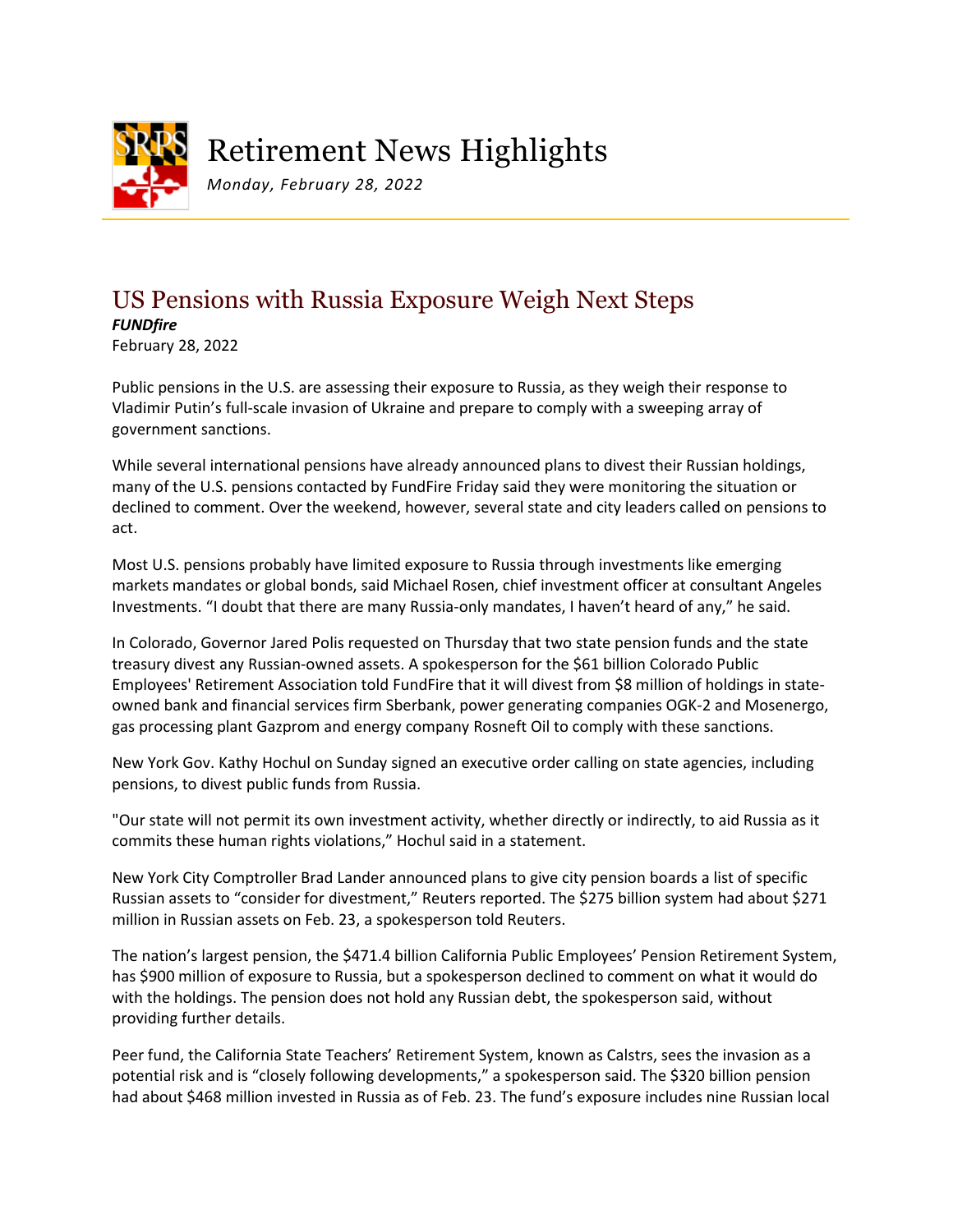sovereign bonds with a market value of nearly \$32 million as of June and about \$1.5 million in Russian roubles, Reuters reported. Russia's central bank hiked interest rates to 20% from 9.5% today after western sanctions sent the rouble tumbling as much as 29%, the Financial Times reports.

New Jersey State Treasurer Elizabeth Maher Muoio on Thursday directed the state's Division of Investment to assess pension assets' exposure to risk from Russian securities, a spokesperson said by email. "Once this review is concluded, the Division will take action as appropriate to protect the interests of the fund's beneficiaries," the Treasurer's directive said.

A spokesperson for the \$103.7 billion Virginia Retirement System told FundFire that its public equity and fixed income internal programs have limited exposure to the region and that the pension has generally been underweight relative to indices. "We continually monitor the overall portfolio and will review this situation and take appropriate action as deemed necessary," the spokesperson said.

Virginia Gov. Glenn Youngkin Saturday called on universities and the state's pension system to divest from Russian holdings, including the Ruble or any holdings of Russian securities, the Richmond Times-Dispatch reported.

Ron Schmitz, CIO of the Virginia Retirement system, told the Times-Dispatch that "it would be a terrible time to sell right now."

Florida's State Board of Administration has roughly \$300 million in Russian-domiciled investments. A spokesperson declined to comment on the \$195 billion fund's plans but said they would comply with applicable laws and sanctions.

The Washington State Investment Board's \$156 billion in pension assets include roughly \$431 million in exposure to Russia, or 0.28%, a spokesperson said, declining to comment further.

The \$204 billion Teacher Retirement System of Texas's exposure to Russia is "almost entirely through the public equity markets," a spokesperson said, adding that Russia public equity is 0.3% of the total trust's benchmark.

The CIO for the Illinois Municipal Retirement Fund, Angela Miller-May, said the pension carries very low direct exposure to Russia, and that Russian exposure has been brought down "in advance of the tumult both as a function of harvesting prior gains and as a buffer against potential (and now realized) volatility."

"We're witnessing how risk markets are responding in real-time and we recognize that there will be ongoing volatility/noisy price action when considering the broad market impacts. The situation is fluid, and we will continue to monitor," she said.

At least two international pensions have already acted to cut Russian holdings from their portfolios.

Canada's second-largest pension, Caisse de Depot et Placement du Quebec, said on Thursday that it had sold its Russian holdings and would avoid exposure to the country, as reported by Reuters.

"There's no interest in investing directly and being exposed to the strategies when it comes to Russia, that's the main principle," the pension's chief executive, Charles Emond, told reporters.

One of Denmark's largest pension funds, AkademikerPension, said Friday that it will blacklist Russian investments in response to the invasion of Ukraine.